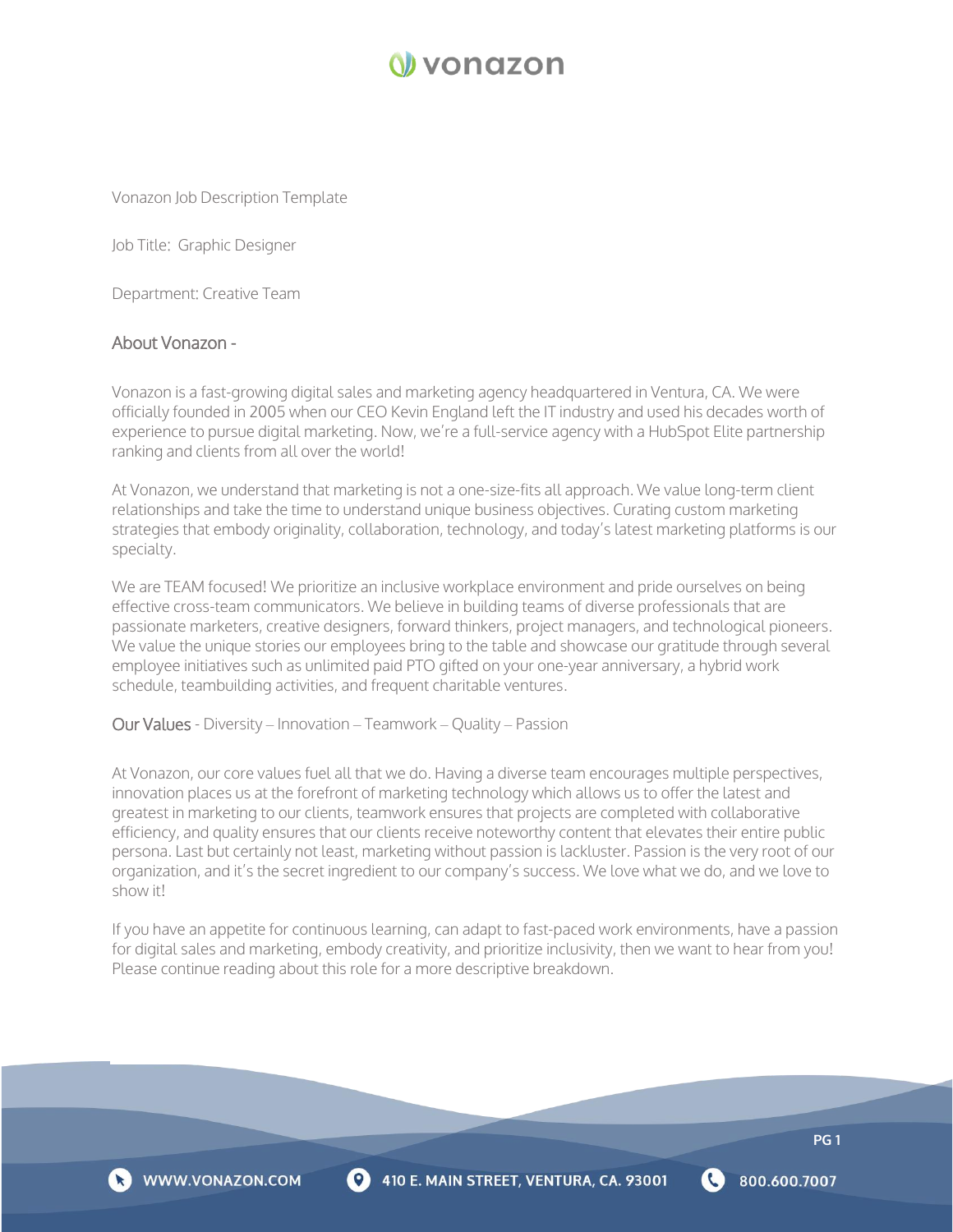

# The Role **–**

In the Graphic Design role, you will bring marketing strategies to life with thoughtful research, cutting edge design and creativity. You will collaborate with your fellow creative's and cross-functional teams; working together to bring the client something new, and designs that elevate their brand.

### What you'll do -

- Design, produce, and manage online content, including emails, social media posts, landing pages, and informative content such as ebooks

- Meet tight design deadlines
- Digest design feedback, and implement revisions
- -Prepare briefs for projects and present design ideas to stakeholders

-Collaborate with cross-functional teams such as project managers, strategists, and marketing automation to ensure that designs align with brand, and gain understanding of projects

-Provide advice and guidance on the aesthetic for campaigns and projects

# What we are looking for **–**

- At least 2-3 years' experience developing and implementing creative projects with an agency or in-house creative department

- AA or BA Degree in Graphic Design or Certification from a qualified trade school
- Knowledge and experience in Adobe CC, Photoshop, InDesign and Illustrator
- -Top notch organizational, time management and prioritizing skills
- -Typography
- -Creativity and originality
- -Dependable collaborator
- -Strong work ethic
- -Sharp sense of detail
- -You are constantly learning, and improving your design skillsets

#### How to really get our attention **–**

-You have a digital marketing background

- -You thrive in a fast-paced setting
- -You enjoy working on multiple projects at once
- -Flexible with an amazing can-do attitude
- -Experience in designing for web
- -B to B marketing background

#### Vonazon perks!

- -Unlimited Paid Vacation gifted on your one year anniversary
- -Remote/In-office schedule (two days a week remote)
- -All day snacks, coffee and tea
- -Retirement savings plan
- -Pet Friendly office